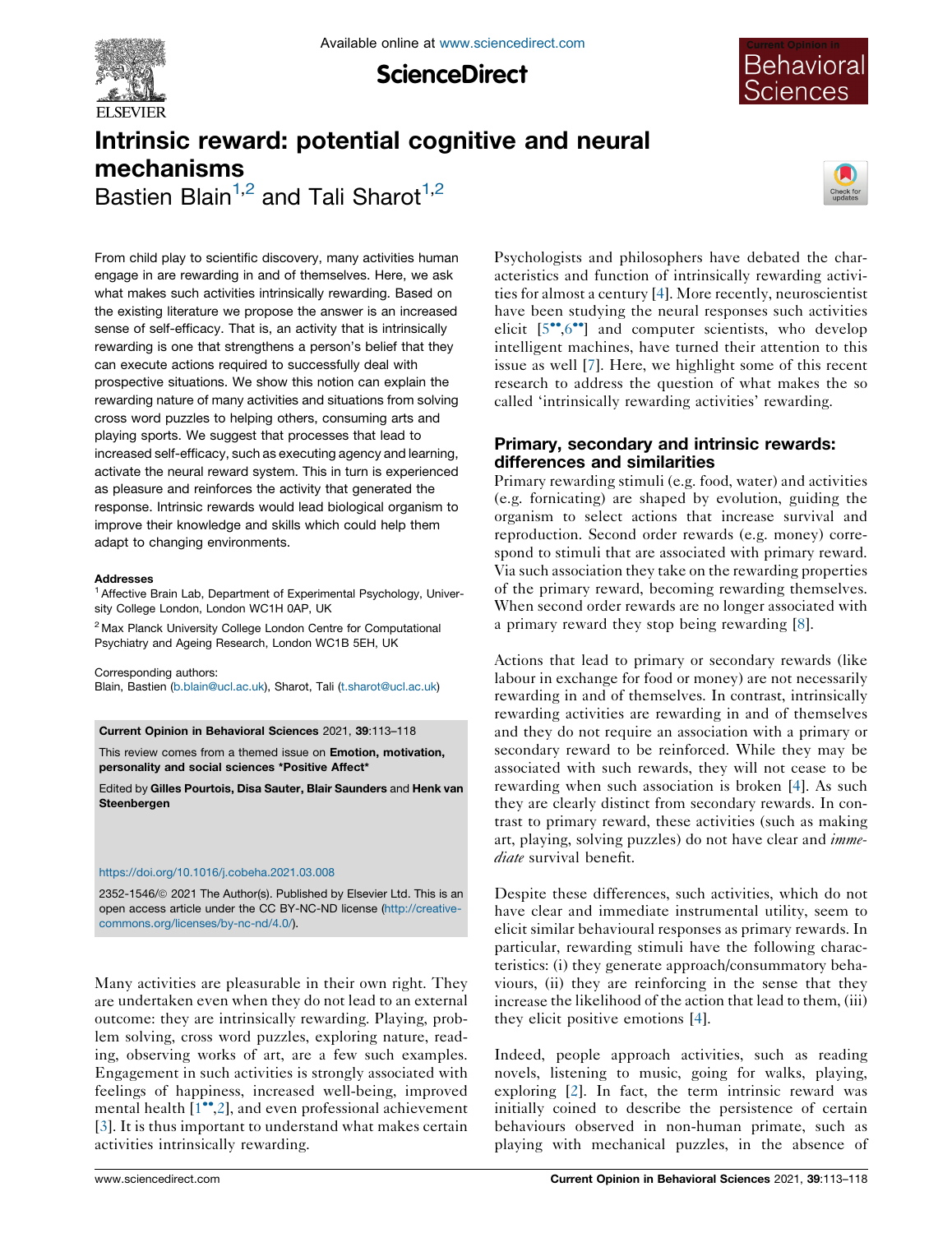extrinsic rewards [\[9](#page-4-0)]. As for reinforcement, performing these activities increase the likelihood of performing it again. For example, it has been observed that when animals engage in an exploratory behaviour this results in an increase of such behaviour in the absence of expectations of extrinsic rewards [\[10](#page-4-0)]. Intuitively, once we try a new pleasurable activity or hobby, we are likely to repeat it. Finally, with regards to positive emotions, studies examining momentary affect using real time sampling methods show that people often feel happy when engaging in activities such as playing sports, reading, being in nature, learning  $[2,11]$  $[2,11]$  $[2,11]$ . A recent study  $[1^{\bullet\bullet}]$  showed that when both extrinsic rewards (e.g. money) and intrinsic rewards (e.g. learning) can be achieved in the same task, happiness variations are driven by the latter more so than the former. What is it then exactly about an activity that causes it to elicit approach, reinforcement and positive feelings, without an association with a primary reward?

### What makes an 'intrinsically rewarding activity' rewarding?

Here, we speculate that the characteristic which makes an activity 'intrinsically rewarding' is its tendency to increase self-efficacy. Self-efficacy is a person's belief of how well they can execute actions required to successfully deal with prospective situations [[12\]](#page-4-0). We suggest that activities that are associated with cognitive changes that increase the sense of self-efficacy will be intrinsically rewarding. These processes often include variations of learning such as knowledge acquisition, skill development, pattern recognition, problem solving, motor learning, exploration, consolidation etc. (see [Figure](#page-2-0) 1).

Many intrinsically rewarding activities, which on the surface do not seem to offer much in the way of increased self-efficacy do exactly that at closer look. Staring at the ocean, for example, allows a relaxed state for consolidating thoughts [[13\]](#page-4-0). Helping others, which improves wellbeing [\[14](#page-4-0)] increases self-esteem, the feeling of autonomy and of mastery [\[15](#page-4-0)]. Let's take musical pleasure as another example. A recent study suggests that musical pleasure improved memory via activation of reward mechanisms [[16\]](#page-4-0). Music offers an opportunity to learn sequences of notes, which listeners automatically do. Interestingly, people prefer musical pieces with an intermediate level of complexity [[17\]](#page-4-0), which are able to manipulate the listener's expectations to produce both surprise and confirmation [\[18](#page-4-0),[19](#page-4-0)<sup>°</sup>].

Indeed, intrinsically rewarding activities are those which are not completely familiar, but not completely new [\[11](#page-4-0),[20\]](#page-4-0). Very familiar tasks offer little in terms of learning opportunities while tasks involving uncontrollable random process are simply unlearnable  $[21\bullet]$  $[21\bullet]$ . Activities with intermediate-level of difficulty trigger a sense of 'flow' an experiential state of total absorption, optimal challenge, and non-self-conscious enjoyment [\[11](#page-4-0)]. Such

levels are optimal for learning  $[21\bullet]$  $[21\bullet]$ . Biological organisms have limited amount of resources and time at their disposal and thus need to select between the infinite number of activities the natural environment offers. A good choice would be one that allows an optimal rate of learning progress  $[21$  $[21$ <sup>\*\*</sup>]. Interestingly, activities that are most pleasant are often activities with intermediate levels of difficulty [\[11](#page-4-0)]. This suggests that a function of intrinsic reward is to nudge the agent towards activities that allow learning progress. These, in turn, would allow agents to better adapt to changing environment, and even combat existential threats such as climate change or pandemics [\[22](#page-5-0),[23\]](#page-5-0). This is because the scientific and technological advances (such as a vaccine development) are needed to address such threats. Such advances would not be possible if humans were not driven to learn and explore.

According to Self-Determination Theory [[24\]](#page-5-0), intrinsic rewarding activities often generate feelings of autonomy and competence (i.e. self-efficacy). Autonomy refers to an experience of volition and of self-organisation. Indeed, studies show that people are more likely to find activities they initiate themselves intrinsically rewarding compared to activities they are forced to do, even if the activity is the same [\[25,26](#page-5-0)]. A metaanalysis of 41 studies revealed that agency increases both motivation and performance [[27\]](#page-5-0). In fact, making a choice in and of itself is intrinsically rewarding. When given a choice, people prefer options that allow further choice over those that do not; they are also willing to pay to control their own payoffs, rather than delegate [\[28](#page-5-0)]. This is true even when maximizing monetary rewards and minimizing monetary losses are known to require delegation [\[29](#page-5-0)]. This is because choosing increases the subjective value of what is chosen: people value items they had selected themselves more than identical items that were selected for them [[30](#page-5-0)]. A sense of agency in its own right is tightly related to a sense of efficacy, but it can also increase learning [[32](#page-5-0)]. For example, exercising agency in the form of creating an object or solving a problem, provides the agent with a blueprint of how to create similar objects and solve similar problems in the future. If an object or a solution is simply provided by another person, the agent would lack such blueprint. Agency also helps inform an agent regarding their own preference [\[33](#page-5-0) ]. We therefore suggest that agency is intrinsically rewarding in that it corresponds to a condition that favour an increase in self-efficacy.

If indeed intrinsic rewards are shaped by evolution they would likely be shared with other biological organisms. This notion is supported by the literature. Non-human animals perform activities which seem to be rewarding (that is they are approached, reinforced and seem to elicit pleasure), but do not lead to extrinsic rewards. For example, when wild mice first encounter wheels they run on them continually [[34\]](#page-5-0). Such running can increase motor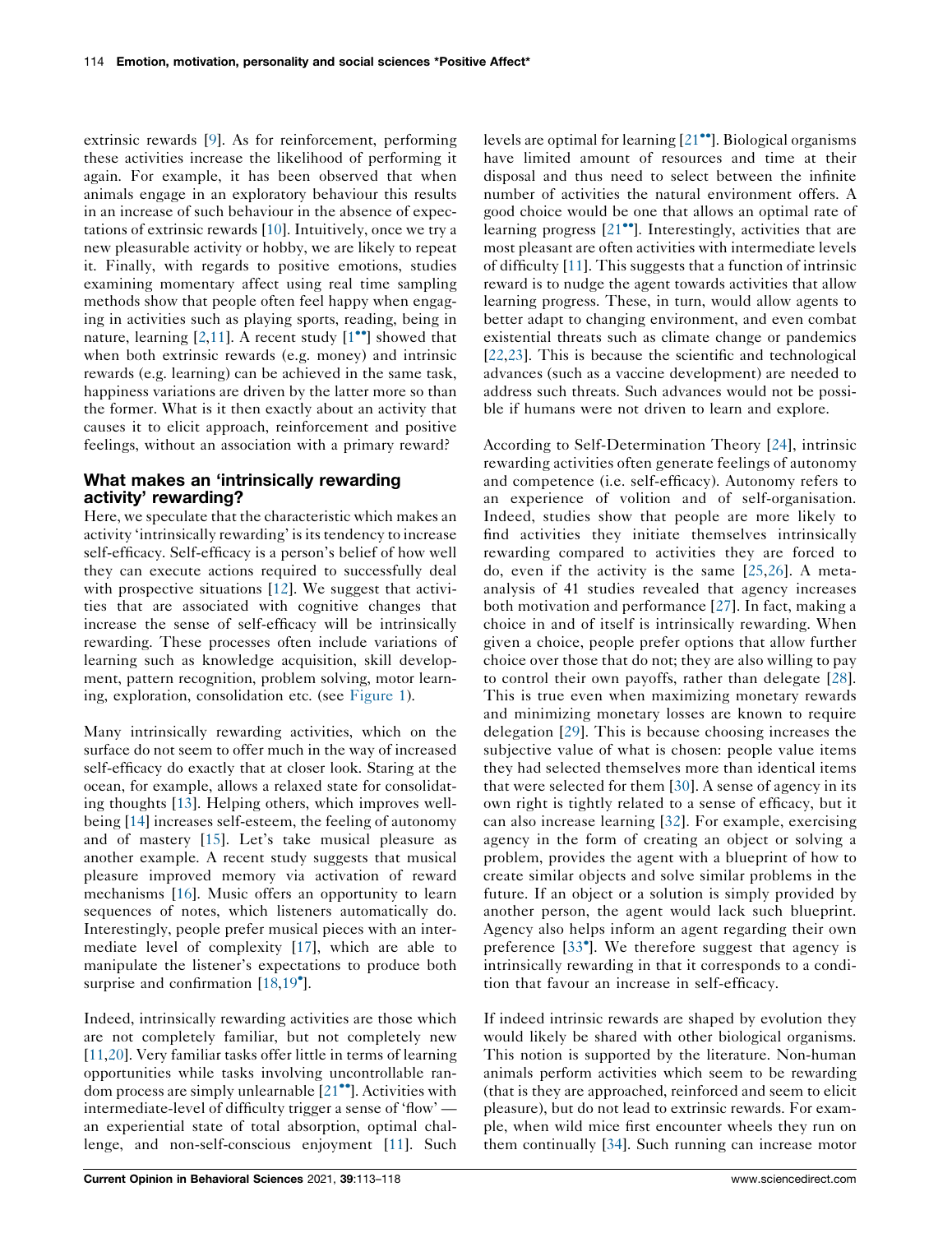<span id="page-2-0"></span>



Intrinsic rewarding activities elicit an increased sense of self-efficacy (solid red line). They may also at times lead to primary or secondary reward (dotted blue line), but this association is not necessary for them to be rewarding. Similarly, actions that lead to primary or secondary reward may also be intrinsically rewarding (dotted red line). Both intrinsic and extrinsic rewards activate the neural reward system. This neural reward signal is often experienced as a positive feeling and reinforces the action it elicited. The brain map was derived from [neurosynth.org](http://neurosynth.org) — an automated meta-analysis of 922 studies. It shows voxels that were preferentially related to the term 'reward'. As observed these voxels are mostly in the ventral tegmental area/substantia nigra (VTA/SN), the nucleus accumbens and the ventro-medial prefrontal cortex (VMPFC). FDR threshold, p = 0.01. Most of the studies in this meta-analysis by neurosynth are of those examining responses to primary and secondary rewards, as studies examining responses to intrinsically rewarding activities are very few at present time. For example, entering the term 'intrinsic reward' or other associated terms does not generate a map in neurosynth.

skill learning [[35\]](#page-5-0) and metabolic efficiency, which can be beneficial in the long run by enhancing the ability to escape from predator and to forage [[36\]](#page-5-0). Pigeons, starlings, rats, monkeys and humans (as quoted in [[37\]](#page-5-0)) all display behaviours that suggest uncertainty reduction is intrinsically rewarding. For example, all these species prefer to know in advance about future outcomes even when such knowledge is not instrumental. Humans  $[6^{\bullet\bullet}, 38^{\bullet\bullet}]$  $[6^{\bullet\bullet}, 38^{\bullet\bullet}]$  $[6^{\bullet\bullet}, 38^{\bullet\bullet}]$  and non-humans primates  $[39]$  $[39]$  will even pay for such knowledge, suggesting that they perceive the opportunity to gain knowledge as rewarding. It is thought that the rewarding nature of non-instrumental knowledge acquisition is nonetheless adaptive, because while such knowledge may not be useful at the moment it may end up being useful down the line.

If intrinsically rewarding activities and primary rewards both have evolutionary utility and elicit similar behavioural responses, is there in fact a distinction to be made between them? Indeed, there is. Primary rewards are necessary for survival, while intrinsic rewards can increase survival but are not necessary. For example, if a person has no food or water they will for certain die within days. However, if a person does not find intrinsically rewarding

activities rewarding, this may reduce their likelihood of survival in the long run, but they could in principle live a long life. Second, as we mentioned in the introduction the survival benefit of primary rewards manifests itself *imme*diately, while for intrinsic rewards the adaptive benefit manifests over longer periods of time.

We note, however, that an improved sense of efficacy will be intrinsically rewarding even if it is false and thus not always adaptive. For example, having our views confirmed by others or receiving information which create positive expectations will lead to an increased sense of self-efficacy (thus be intrinsically rewarding) even if such confirmations or positive expectations are based on false information. This is analogues to artificial sweeteners that taste like sugar, eliciting the same behavioural and neural response as the real thing, but are calorie free, providing no energy to the organism.

# Neural mechanisms of intrinsically rewarding activities

While both lay people and experts use the word 'reward' to refer to primary, secondary and intrinsic rewards, whether the brain generates the response to all three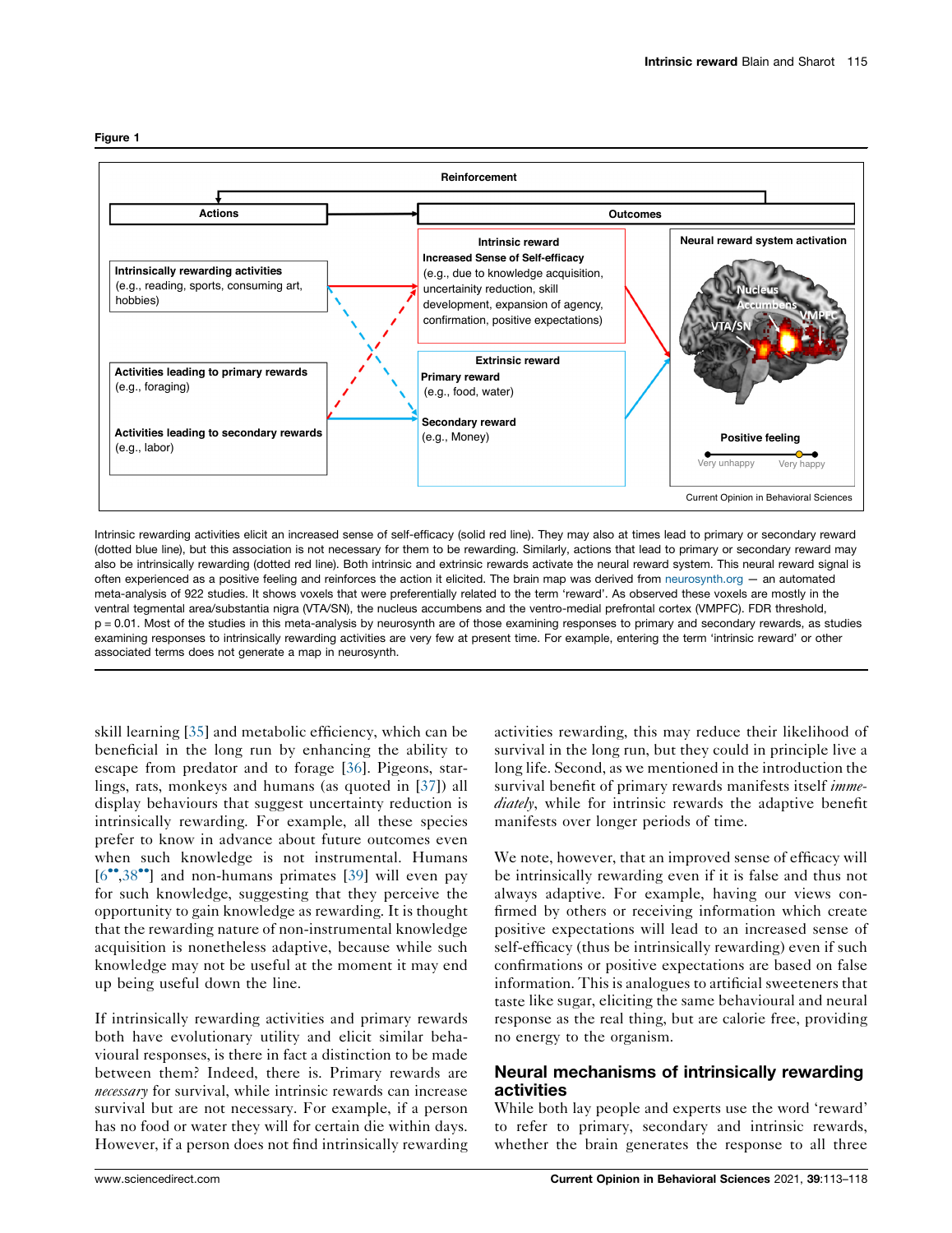using the same neural architecture and computational rules is not fully understood. Neural response to an intrinsically rewarding activity may well involve neural architecture that is more evolutionary recent, than the neural architecture required to process primary rewards. While some mammals do seem to get pleasure from activities in their own right, it is unclear whether animals lower on the evolutionary ladder do. Moreover, it seems that humans engage with such activities to a larger extent than other mammals. Thus, one hypothesis is that the rewarding response to such activities is neurally distinct from that to primary rewards. It may involve the neocortex and not rely on the dopaminergic midbrain system already in place. Another hypothesis is that the response involves a combination of the evolutionary old system as well as more high-level processing. A third hypothesis is that intrinsic rewards simply 'hijack' the exact same system that evolved in order to guide agents towards food/water and reproduction.

The extent to which the response to primary and intrinsic rewards is overlapping, and the details of divergence, can provide new insight into intrinsic rewards. For example, such knowledge can enable us to make predictions regarding how intrinsic rewarding activities earn their reinforcing nature and when this happens over the life span. It will give us clue to when and how intrinsic rewards lose their rewarding properties, such as in certain mental disorders.

There has only been a small number of studies explicitly examining the neural representation of, and response to, intrinsic rewards. This is surprising given the importance of intrinsic reward to productivity and well-being [\[3](#page-4-0)]. We can, however, make inferences from studies investigating agency, acquisition of knowledge and learning, play, altruistic behaviour and musical pleasure, even if these studies did not intend to directly study the rewarding nature of these processes. These studies point towards a neural system that partially overlaps but is also partially distinct from that involved in processing primary rewards.

Giving to a charity, controlling the environment, acquiring knowledge, playing, listening to music are activities that seem to have little in common. Yet, recent studies suggest that they are all linked to the activation of the same brain areas as for primary and secondary rewards that is the VMPFC/OFC and ventral striatum. For example, a recent meta-analysis of 36 studies show that altruistic decisions activate the brain reward system (including the VMPFC and the ventral striatum) more than selfishdecisions [\[40](#page-5-0)]. Similarly, a recent meta-analysis comparing hedonic responses to food (21 studies) and music (17 studies) revealed a significant conjunction notably in the VMPFC and in the ventral striatum [[41](#page-5-0) ]. The VMPFC is also involved in both playing games and getting an extrinsic reward  $[42^{\bullet\bullet}]$  $[42^{\bullet\bullet}]$  $[42^{\bullet\bullet}]$ . Interestingly, individuals for which the VMPFC tracks intrinsic outcomes more so than extrinsic outcomes are also those whose explicit happiness ratings are influenced more by the former [\[35](#page-5-0)], suggesting that the VMPFC may reflect the relative preference for intrinsic and extrinsic rewards.

Studies show that the perception of agency is often associated with the brain reward system (e.g. Ref. [\[5](#page-4-0)<sup> $\bullet$ </sup>]), at different decision stages. At stimulus presentation, when a subject is given an option to make a choice, activity in the ventral striatum is enhanced [[26\]](#page-5-0). Postchoice, BOLD signals in the caudate nucleus and VMPFC are greater in response to outcomes participants selected after making a choice relative to before, suggesting that choice boosted the rewarding nature of the outcome [[43\]](#page-5-0), and activity in the VMPFC representing the subjective value of selected option was increased by  $30\%$  [5<sup>••</sup>].

Single cell recording in monkeys [[44\]](#page-5-0) as well as neuroimaging  $[6^{\bullet\bullet}, 40]$  $[6^{\bullet\bullet}, 40]$  and pharmacological  $[38^{\bullet\bullet}]$  $[38^{\bullet\bullet}]$  studies in humans, show that the opportunity to acquire knowledge is also represented by the same neural system, algorithms and neuromodulators as primary rewards. In particular, it has been shown that information prediction errors (IPEs), that is errors in predicting the opportunity to gain knowledge, are encoded by the same neural system as primary reward prediction errors (including the ventral striatum)  $[6^{\circ\bullet}, 39]$  $[6^{\circ\bullet}, 39]$ .

Overall, these results strongly suggest that intrinsically rewarding activity are associated with the same brain areas as primary rewards. Yet, studies also suggest different activations in response to primary/secondary and intrinsic rewards. For example, it has been shown that distinct neurons in the monkey orbitofrontal cortex encode either the values of knowledge acquisition or of primary reward, but not both [\[44](#page-5-0)]. Thus, the representation of intrinsic rewards may be partially separable from primary rewards at the cell level. At a system-level, different regions may be necessary for domain specific pleasure. For example, musical pleasure is correlated with activity in the auditory cortex [\[41](#page-5-0) ]. This suggests that intrinsic rewards may involve both activation of the system involved in processing primary rewards as well as additional regions within the neocortex. Further studies are needed to support these conclusions.

### Concluding remark

Intrinsically rewarding activities include a large variety of human behaviours, ranging from play to scientific discovery and art. We hypothesize that the rewarding nature of these activities lies in their ability to trigger a sense of increased self-efficacy. Often this is the result of learning (e.g. knowledge acquisition, skill development, motor learning, consolidation etc.), but situations that increase one's sense of confidence and positive expectations (and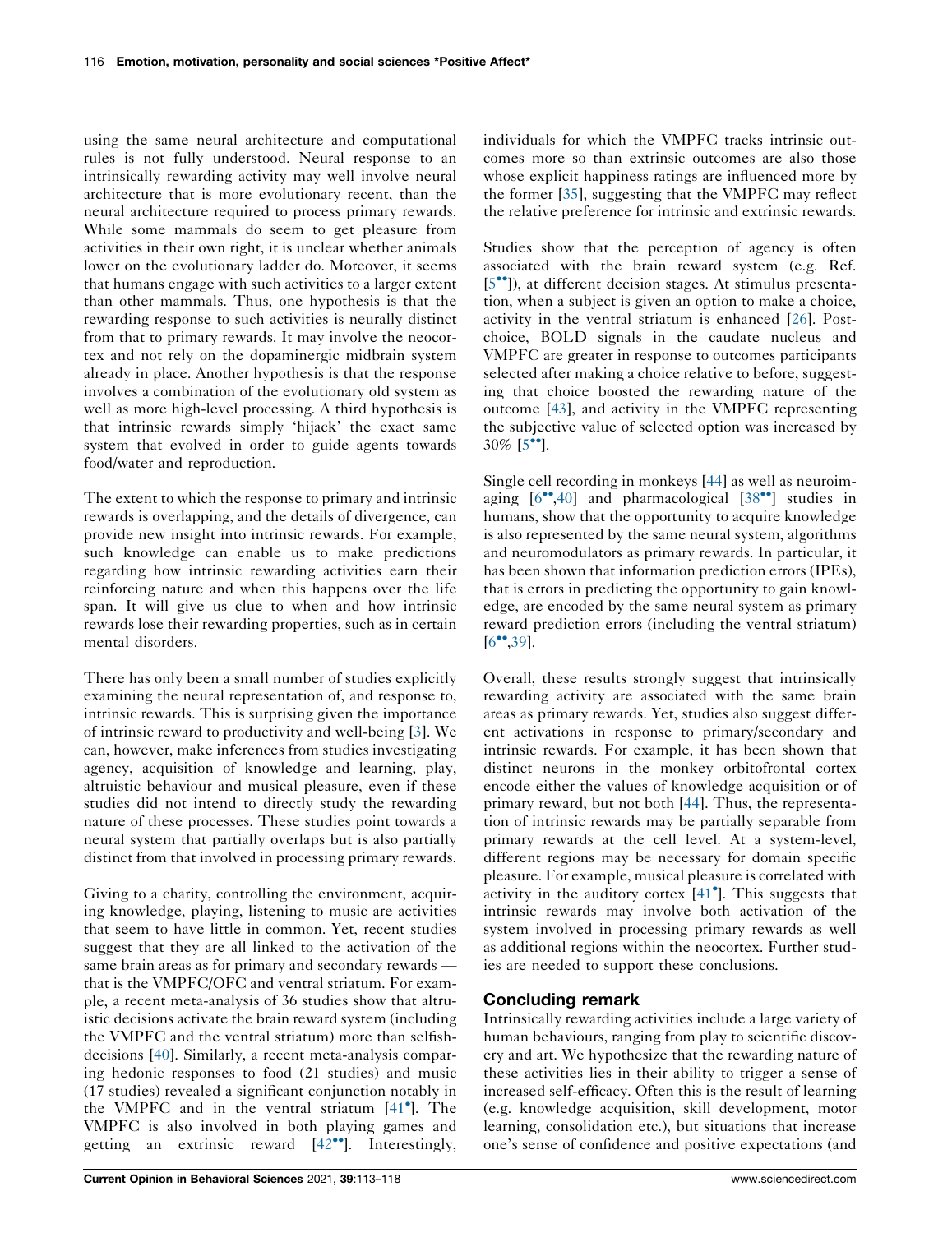<span id="page-4-0"></span>thus sense of self efficacy) will also be rewarding, even if this sense is in fact false. Intrinsically rewarding activities seem to elicit a neural response similar to that elicited by primary and secondary rewards, despite not been directly associated with such rewards. These signals in turn generate positive emotions and reinforce the activity that triggered them.

While a large body of literature has been dedicated to the empirical study of primary and secondary rewards the empirical study of intrinsic rewards is still in its infancy and many open questions remain. Studies are scarce and replicability has not yet been tested. We hope this opinion piece will generate research that examines the key hypothesis described. In particular, are rewarding activities rewarding because they increase self-efficacy? Is an increased sense of self efficacy necessary for an intrinsically rewarding activity to be rewarding? Do all processes that increase self-efficacy activate the neural reward system? Do they share a common neural response with primary rewards?

A starting point for investigation could be to systematically establish that different tasks which are not linked to any extrinsic rewards are indeed rewarding. This could be done for example by quantifying approach behaviour, positive feeling, reinforcing power and neural response in the brain reward system to these activities. These metrics could also be used along with experimental manipulation of the sense of self-efficacy. Participants could be exposed to the same task under different conditions generating different levels of self-efficacy. Interestingly, the use of false feedbacks could further dissociate between the actual improvement and the subjective belief regarding improvement. This line of research is challenging as intrinsic rewards are difficult to quantify, yet critical for a full and deep understanding of the human experience.

### Conflict of interest statement

Nothing declared.

#### Acknowledgement

TS is funded by a Wellcome Trust Senior Research Fellowship.

#### References and recommended reading

Papers of particular interest, published within the period of review, have been highlighted as:

- of special interest
- •• of outstanding interest
- 1. Blain B, Rutledge RB: [Momentary](http://refhub.elsevier.com/S2352-1546(21)00056-5/sbref0005) subjective well-being

•• depends on learning and not reward. *e∟ire 2020*, 9 e57977<br>This paper disentangles a neural secondary-reward signal from a learning [depends](http://refhub.elsevier.com/S2352-1546(21)00056-5/sbref0005) on learning and not reward. eLife 2020, 9 e57977 signal in a reinforcement learning task and shows that happiness ratings depends more on the latter.

2. Taquet M, Quoidbach J, Gross JJ, Saunders KEA, Goodwin GM: Mood homeostasis, low mood, and history of depression in

2 large population samples. JAMA Psychiatry 2020, 77:944-951 [http://dx.doi.org/10.1001/jamapsychiatry.2020.0588.](http://dx.doi.org/10.1001/jamapsychiatry.2020.0588)

- 3. Rozek CS, Svoboda RC, [Harackiewicz](http://refhub.elsevier.com/S2352-1546(21)00056-5/sbref0015) JM, Hulleman CS, Hyde JS: Utility-value [intervention](http://refhub.elsevier.com/S2352-1546(21)00056-5/sbref0015) with parents increases students' STEM [preparation](http://refhub.elsevier.com/S2352-1546(21)00056-5/sbref0015) and career pursuit. Proc Natl Acad Sci U S A 2017, 114[:909-914.](http://refhub.elsevier.com/S2352-1546(21)00056-5/sbref0015)
- 4. Schultz W: [Neuronal](http://refhub.elsevier.com/S2352-1546(21)00056-5/sbref0020) reward and decision signals: from theories to data. Physiol Rev 2015, 95[:853-951.](http://refhub.elsevier.com/S2352-1546(21)00056-5/sbref0020)
- 5.  $\bullet$ Wang KS, Delgado MR: [Corticostriatal](http://refhub.elsevier.com/S2352-1546(21)00056-5/sbref0025) circuits encode the [subjective](http://refhub.elsevier.com/S2352-1546(21)00056-5/sbref0025) value of perceived control. Cereb Cortex 2019, 29[:5049-5060](http://refhub.elsevier.com/S2352-1546(21)00056-5/sbref0025)

This study shows that people have an intrinsic preference for controlling outcomes, and that the reward system responds to such an opportunity.

- 6. Charpentier CJ, [Bromberg-Martin](http://refhub.elsevier.com/S2352-1546(21)00056-5/sbref0030) ES, Sharot T: Valuation of
- $\ddot{\phantom{0}}$ knowledge and ignorance in [mesolimbic](http://refhub.elsevier.com/S2352-1546(21)00056-5/sbref0030) reward circuitry. Proc Natl Acad Sci U S A 2018, 115[:E7255-E7264](http://refhub.elsevier.com/S2352-1546(21)00056-5/sbref0030)

The article show that information seeking is modulated by the expected valance of the information, as are dopaminergic information prediction errors in VTA.

- 7. Gottlieb J, Oudeyer P-Y: Towards a [neuroscience](http://refhub.elsevier.com/S2352-1546(21)00056-5/sbref0035) of active [sampling](http://refhub.elsevier.com/S2352-1546(21)00056-5/sbref0035) and curiosity. Nat Rev Neurosci 2018, 19:758-770.
- 8. Pavlov IP: [Conditioned](http://refhub.elsevier.com/S2352-1546(21)00056-5/sbref0040) Reflexes. London: Oxford Univ. Press; [1927.](http://refhub.elsevier.com/S2352-1546(21)00056-5/sbref0040)
- 9. Harlow HF: Learning and satiation of response in [intrinsically](http://refhub.elsevier.com/S2352-1546(21)00056-5/sbref0045) motivated complex puzzle [performance](http://refhub.elsevier.com/S2352-1546(21)00056-5/sbref0045) by monkeys. J Comp Physiol Psychol 1950, 43[:289-294.](http://refhub.elsevier.com/S2352-1546(21)00056-5/sbref0045)
- 10. [Montgomery](http://refhub.elsevier.com/S2352-1546(21)00056-5/sbref0050) KC: The role of the exploratory drive in learning. J Comp Physiol [Psychol](http://refhub.elsevier.com/S2352-1546(21)00056-5/sbref0050) 1954, 47:60-64.
- 11. [Csikszentmihalyi](http://refhub.elsevier.com/S2352-1546(21)00056-5/sbref0055) M: Flow: The Psychology of Optimal Experience. [Harper](http://refhub.elsevier.com/S2352-1546(21)00056-5/sbref0055) & Row; 1990.
- 12. Bandura A: [Self-efficacy:](http://refhub.elsevier.com/S2352-1546(21)00056-5/sbref0060) toward a unifying theory of behavioral change. [Psychol](http://refhub.elsevier.com/S2352-1546(21)00056-5/sbref0060) Rev 1977, 84:191.
- 13. Schapiro AC, [McDevitt](http://refhub.elsevier.com/S2352-1546(21)00056-5/sbref0065) EA, Rogers TT, Mednick SC, Norman KA: Human [hippocampal](http://refhub.elsevier.com/S2352-1546(21)00056-5/sbref0065) replay during rest prioritizes weakly learned information and predicts memory [performance](http://refhub.elsevier.com/S2352-1546(21)00056-5/sbref0065). Nat [Commun](http://refhub.elsevier.com/S2352-1546(21)00056-5/sbref0065) 2018, 9:3920.
- 14. Curry OS, Rowland LA, Van Lissa CJ, Zlotowitz S, [McAlaney](http://refhub.elsevier.com/S2352-1546(21)00056-5/sbref0070) J, [Whitehouse](http://refhub.elsevier.com/S2352-1546(21)00056-5/sbref0070) H: Happy to help? A systematic review and [meta-analysis](http://refhub.elsevier.com/S2352-1546(21)00056-5/sbref0070) of the effects of performing acts of kindness on the [well-being](http://refhub.elsevier.com/S2352-1546(21)00056-5/sbref0070) of the actor. J Exp Soc Psychol 2018, 76[:320-329.](http://refhub.elsevier.com/S2352-1546(21)00056-5/sbref0070)
- 15. Feng L, Guo Q: Beneficial effect of altruism on [well-being](http://refhub.elsevier.com/S2352-1546(21)00056-5/sbref0075) among Chinese college students: the role of [self-esteem](http://refhub.elsevier.com/S2352-1546(21)00056-5/sbref0075) and family [socioeconomic](http://refhub.elsevier.com/S2352-1546(21)00056-5/sbref0075) status. J Soc Serv Res 2017, 43:416-431.
- 16. Cardona G, [Rodriguez-Fornells](http://refhub.elsevier.com/S2352-1546(21)00056-5/sbref0080) A, Nye H, Rifà-Ros X, Ferreri L: The impact of musical [pleasure](http://refhub.elsevier.com/S2352-1546(21)00056-5/sbref0080) and musical hedonia on verbal [episodic](http://refhub.elsevier.com/S2352-1546(21)00056-5/sbref0080) memory. Sci Rep 2020, 10:16113.
- 17. Gold BP, Pearce MT, [Mas-Herrero](http://refhub.elsevier.com/S2352-1546(21)00056-5/sbref0085) E, Dagher A, Zatorre RJ: [Predictability](http://refhub.elsevier.com/S2352-1546(21)00056-5/sbref0085) and uncertainty in the pleasure of music: a reward for learning? J Neurosci 2019, 39[:9397-9409.](http://refhub.elsevier.com/S2352-1546(21)00056-5/sbref0085)
- 18. Huron D: Musical aesthetics: [uncertainty](http://refhub.elsevier.com/S2352-1546(21)00056-5/sbref0090) and surprise enhance our enjoyment of music. Curr Biol 2019, 29[:R1238-R1240.](http://refhub.elsevier.com/S2352-1546(21)00056-5/sbref0090)
- 19.  $\bullet$ Cheung VKM, [Harrison](http://refhub.elsevier.com/S2352-1546(21)00056-5/sbref0095) PMC, Meyer L, Pearce MT, Haynes J-D,<br>Koelsch S: **[Uncertainty](http://refhub.elsevier.com/S2352-1546(21)00056-5/sbref0095) and surprise jointly predict musical** pleasure and amygdala, [hippocampus,](http://refhub.elsevier.com/S2352-1546(21)00056-5/sbref0095) and auditory cortex<br>activity. Curr Biol 2019, 29[:4084-4092.e4](http://refhub.elsevier.com/S2352-1546(21)00056-5/sbref0095)

This study shows that uncertainty and surprise are associated with musical pleasure, in relation with amygdala, hippocampus and auditory cortex activity.

- 20. Ly V, Wang KS, Bhanji J, Delgado MR: A [reward-based](http://refhub.elsevier.com/S2352-1546(21)00056-5/sbref0100) [framework](http://refhub.elsevier.com/S2352-1546(21)00056-5/sbref0100) of perceived control. Front Neurosci 2019, 13.
- 21.  $\bullet\bullet$ Ten A, Kaushik P, Oudeyer P-Y, Gottlieb J: Humans monitor learning progress in curiosity-driven exploration. PsyArXiv. 2020 <http://dx.doi.org/10.31234/osf.io/7dbr6>

The authors show that when people have the choice to perform different tasks, they prioritize tasks that maximise learning progress.